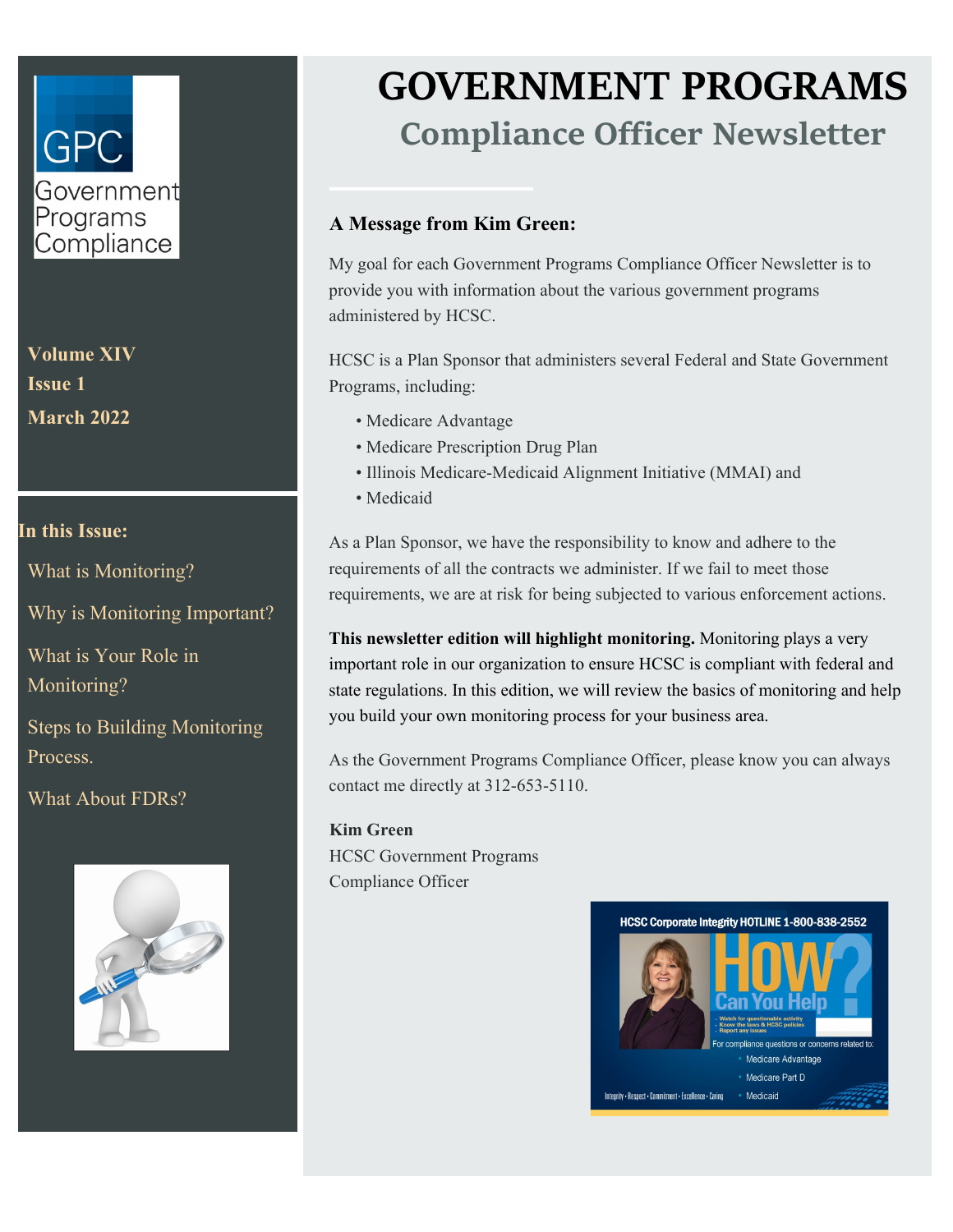#### What is Monitoring?

Monitoring involves reviewing processes, data, and documents to make sure activities are aligned with federal and state guidelines and identifying and responding to incidents of non-compliance. It is a key component in HCSC's Compliance Program and helps ensure that HCSC's Government Programs (Medicare, Medicaid, and MMAI) are performing in accordance with federal and state laws and regulations.

Types of monitoring:

- o Routine monitoring is the day-to-day monitoring of operations that tests that the Business Units' operations are compliant with contract requirements and federal and state regulations. Business Units perform routine monitoring.
- o Target monitoring focuses on risk-based monitoring activities to test specific, identified risks of non-compliance. The Government Programs Compliance Department performs targeted monitoring as a supplement to routine monitoring.



### Why is Monitoring Important?

- Proactive identification of issues and risks of non-compliance.
- Requirements of the HCSC Compliance Program.
- It's mandatory in Medicare and Medicaid Contracts to ensure contractual requirements are being met.

#### What is Your Role in Monitoring?

- To conduct effective monitoring, you must know the rules and regulations related to your job function.
- Routinely review data and documentation.
- Evaluate and analyze an end-to-end process to make sure the process is compliant or so that you can identify any risks or issues of noncompliance.
- Review the performance and reporting of a first tier, downstream, or related entity (FDRs) and subcontractors.
- Remember, every business area is responsible for the compliance of their operational activities.
- Immediately alert Government Programs Compliance of any risks or issues of non-compliance as soon as they happen. CMS requires HCSC to act on identified Medicare Advantage/Part D issues within 14 days of discovery.

**GPC Resources:**

**GPC** 

Programs Compliance

Governmentl

**Enterprise Medicaid/Debarment Melissa Lupella, Senior Director**

**NM Medicaid**

**Jeanene Kerestes, Senior Director**

**IL Medicaid Yvonne Yang, Director**

**TX Medicaid Kirstie Reck, Director**

**Medicare/MMAI Kathleen Klein, Director**